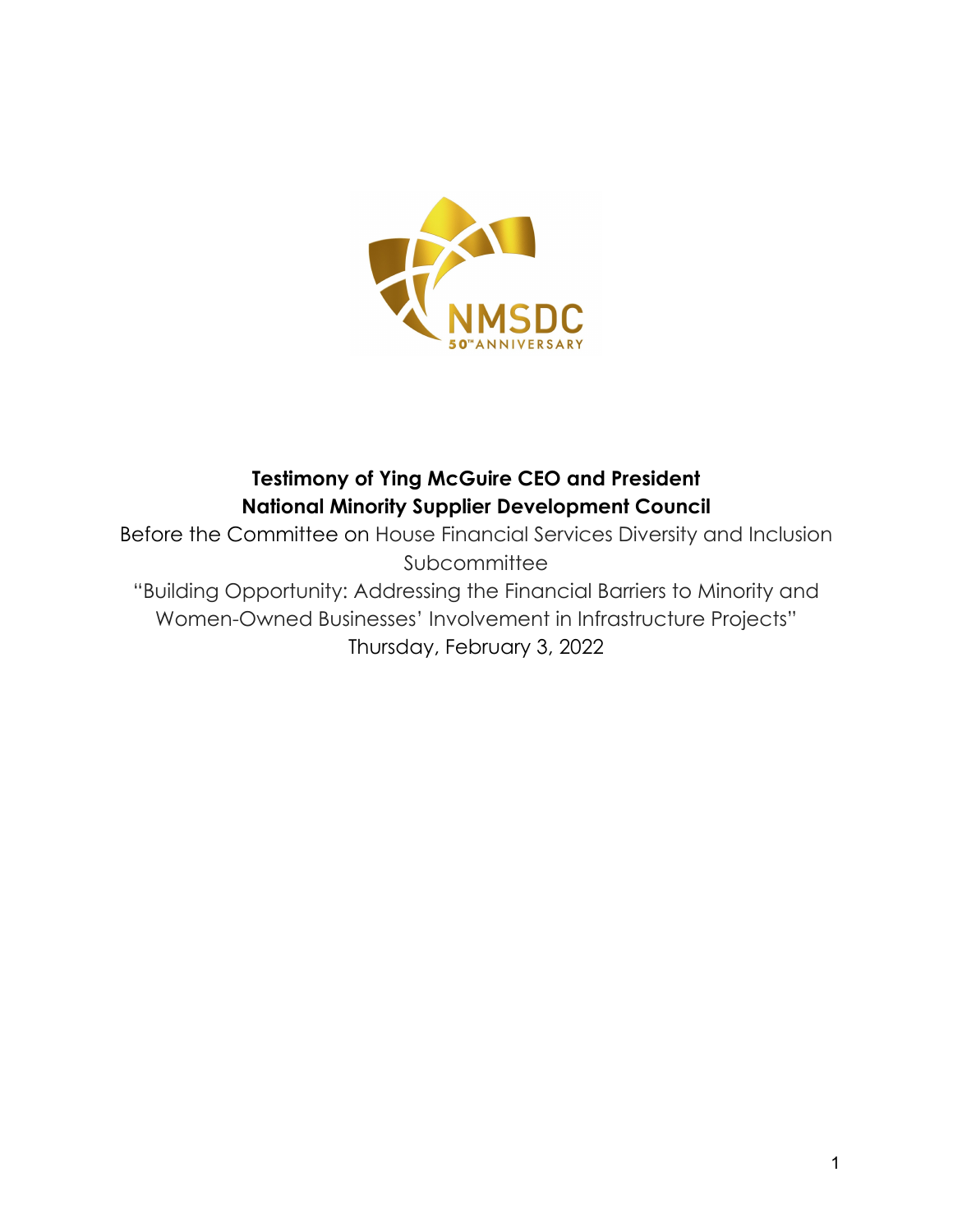Chairwoman Beatty, Ranking Member Wagner, Chairwoman Waters, Ranking Member McHenry, and distinguished members of the Subcommittee on Diversity and Inclusion, thank you for the opportunity to testify today as we address the financial barriers to Minorities and Women-Owned Businesses Involvement in infrastructure projects.

My name is Ying McGuire, and I am the CEO and President of the National Minority Supplier Development Council (NMSDC). Our organization serves as a growth engine for minority owned businesses (MBEs) while enabling our corporate members to advance economic equity. NMSDC certified minority owned businesses have created over \$400 billion in economic output annually while generating \$48 billion in tax revenue, and 2.2 million jobs across the country.

Today's hearing comes as America is experiencing a widespread and long-overdue reckoning with systemic racial and gender injustices and inequalities.

Since taking office last year, the Biden-Harris Administration has made several essential commitments to minorities to decrease the racial wealth gap. These include requiring15% of all federal contracts to go to small and disadvantaged businesses (SDBs) by 2025, releasing the Small Business Administration (SBA) disaggregated racial and ethnic data on small business contractors, and making improvements to the category management system. These efforts are welcomed, especially as we learn that the racial wealth gap continues to be a driver for change and a policy priority among business owners.<sup>1</sup>

While there have been significant efforts made to address the racial wealth gap, more opportunities exist within contracting and procurement through the federal government. The bipartisan *Infrastructure Investment and Jobs Act (IIJA)* that was signed into law late last year serves as a catalyst to meet this moment. With the passage of the infrastructure bill, Congress and the Biden Administration pledged that minority-owned businesses would be prioritized for federal contracting opportunities and would not be left behind as infrastructure projects unfold across the country.

At a time when many minority small businesses find themselves in a long recovery period from the pandemic, it is absolutely critical that they are in the pipeline for procurement. Not only do federal contracts help businesses, but they also create jobs and contribute to the recovery and stability of communities.

<sup>&</sup>lt;sup>1</sup> A 2021 [Reimagine Main Street Survey](https://irp-cdn.multiscreensite.com/d59a11d2/files/uploaded/January%202021%20RMS%20Poll%20vSHARE_RgG9ODt6RpyePAG0dlDo.pdf) Found that the racial wealth gap was a driver and policy prioritization among business owners.